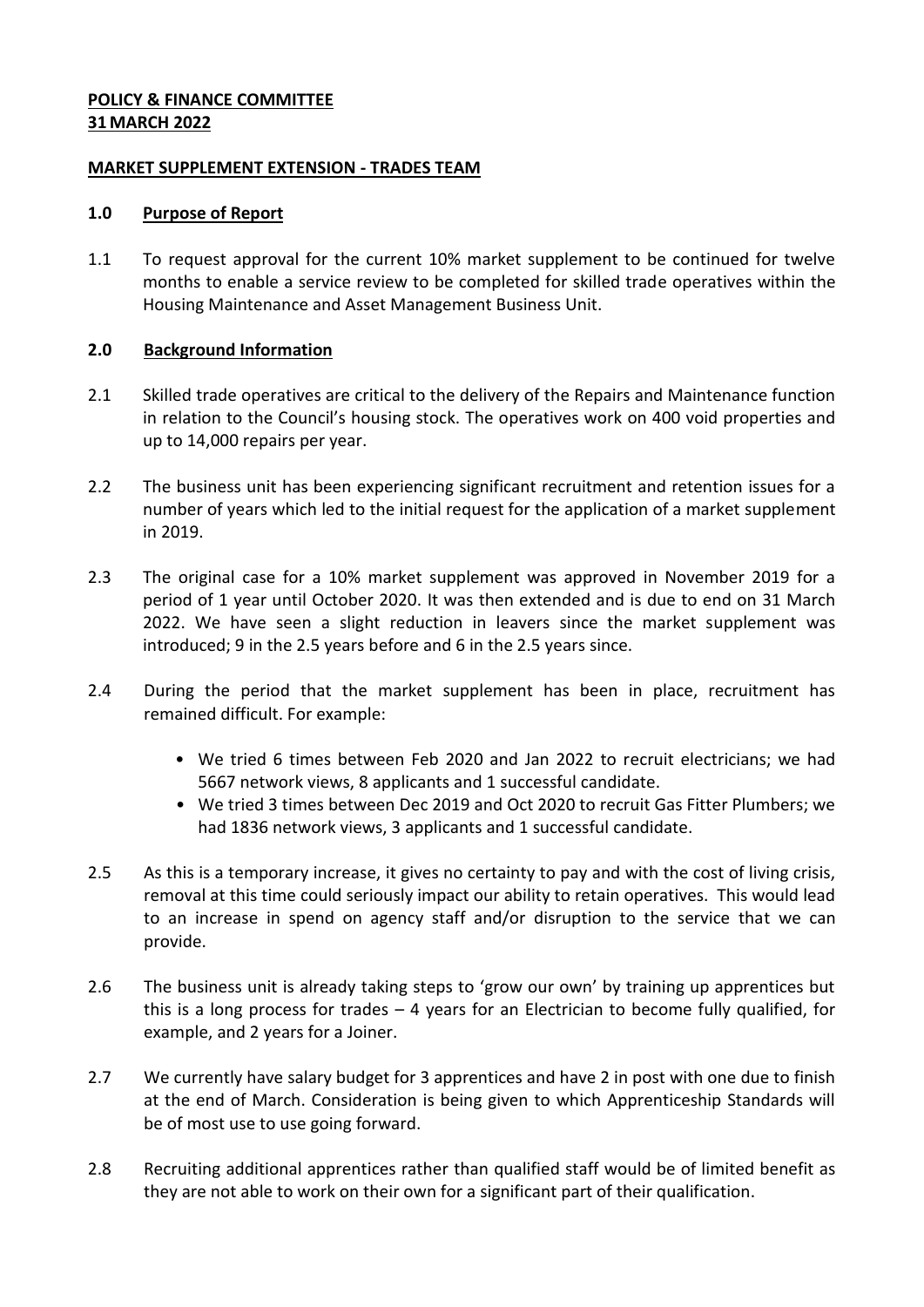## **3.0 Proposals**

3.1 To continue the market supplement until March 2023 to enable the Business Manager and Human Resources to undertake a service review of roles and impact on base salaries.

# **4.0 Equalities Implications**

4.1 The consolidation of the market supplement will be paid to all skilled trade operatives regardless of any protected characteristics. It is worth noting, however, that this group of staff is made up solely of males despite roles being advertised widely.

## **5.0 Digital Implications**

5.1 There will no digital implications as we are not looking to increase the establishment.

## **6.0 Financial Implications (FIN 21-22/4429)**

## 6.1 Revenue Current Year

The budget setting process for 2022/23 did not include the 10% market supplement for the skilled trade operatives within the HHW directorate as it was due to end on  $31^{st}$  March 2022.

- 6.2 The market supplement at the maximum grade for that trade, fully staffed, would be approximately a £70k increase in budget. However, based on the level of vacancies experienced in the last three months, would probably equate to nearer £55k.
- 6.3 If this is approved, the additional budget would be covered from either salary underspends (which have been significant since bringing the service in-house) or from the HRA efficiency savings reserve for the year. For future years, this cost would form part of a service review report whereby the grades are set to try and reflect the market rates for such trades.

#### Revenue Future Years

6.4 For future years, this cost would form part of a service review report whereby the grades are set to try and reflect the market rate for such trades.

#### Capital Implications

6.5 None.

# **7.0 Community Plan – Alignment to Objectives**

7.1 This report links to our role of creating more and better quality homes through our roles as landlord, developer and planning authority.

#### **8.0 Comments of Director**

8.1 This extension will enable a full service review to take place within the Business Unit.